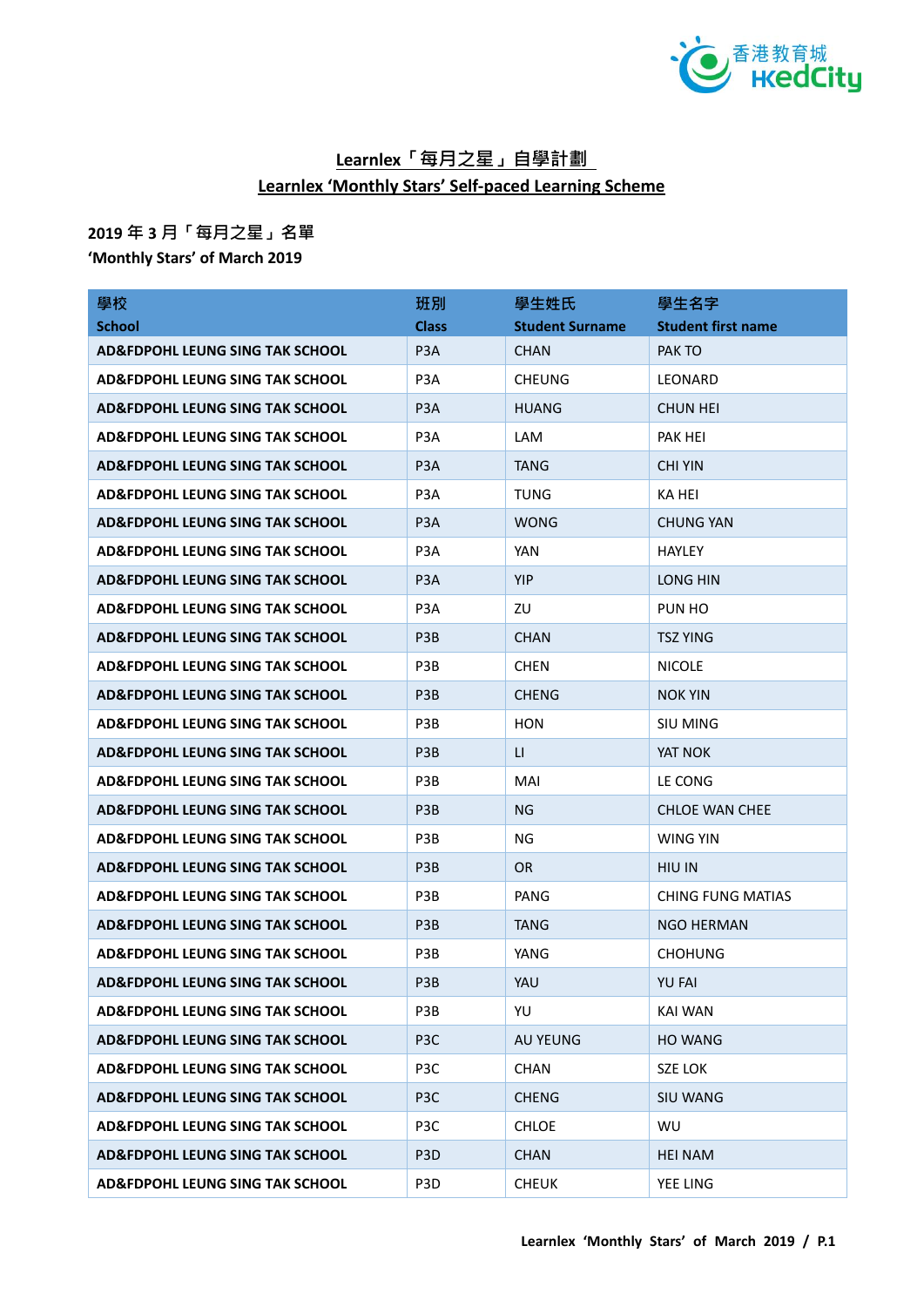

| 學校                                         | 班別               | 學生姓氏                   | 學生名字                      |
|--------------------------------------------|------------------|------------------------|---------------------------|
| <b>School</b>                              | <b>Class</b>     | <b>Student Surname</b> | <b>Student first name</b> |
| AD&FDPOHL LEUNG SING TAK SCHOOL            | P <sub>3</sub> D | LO.                    | <b>CHOI YAU</b>           |
| AD&FDPOHL LEUNG SING TAK SCHOOL            | P <sub>3</sub> D | <b>TSANG</b>           | <b>SZE KI</b>             |
| AD&FDPOHL LEUNG SING TAK SCHOOL            | P <sub>3</sub> D | <b>TSE</b>             | <b>SUM YU</b>             |
| AD&FDPOHL LEUNG SING TAK SCHOOL            | P4A              | <b>CHAN</b>            | CHEUK HIM                 |
| AD&FDPOHL LEUNG SING TAK SCHOOL            | P4A              | <b>FAN</b>             | <b>SHING HIN</b>          |
| <b>AD&amp;FDPOHL LEUNG SING TAK SCHOOL</b> | P <sub>4</sub> A | KO                     | WAI TING                  |
| AD&FDPOHL LEUNG SING TAK SCHOOL            | P4A              | LAU                    | <b>HI KIN</b>             |
| AD&FDPOHL LEUNG SING TAK SCHOOL            | P4A              | LAU                    | LOK JIM                   |
| AD&FDPOHL LEUNG SING TAK SCHOOL            | P4A              | <b>XING</b>            | <b>WENWEN</b>             |
| AD&FDPOHL LEUNG SING TAK SCHOOL            | P4B              | <b>CHAN</b>            | <b>TAI YUEN</b>           |
| AD&FDPOHL LEUNG SING TAK SCHOOL            | P4B              | DONGSAENKAEW           | <b>SAMART</b>             |
| <b>AD&amp;FDPOHL LEUNG SING TAK SCHOOL</b> | P4B              | HO.                    | CHUN WING                 |
| <b>AD&amp;FDPOHL LEUNG SING TAK SCHOOL</b> | P4B              | <b>WONG</b>            | CHING LONG                |
| AD&FDPOHL LEUNG SING TAK SCHOOL            | P5A              | <b>CHAN</b>            | PAK HO                    |
| <b>AD&amp;FDPOHL LEUNG SING TAK SCHOOL</b> | P <sub>5</sub> A | <b>CHEUNG</b>          | LOK HIM                   |
| AD&FDPOHL LEUNG SING TAK SCHOOL            | P <sub>5</sub> A | <b>CHIU</b>            | LONG YIN                  |
| AD&FDPOHL LEUNG SING TAK SCHOOL            | P <sub>5</sub> A | KWOK.                  | <b>SIN YU</b>             |
| <b>AD&amp;FDPOHL LEUNG SING TAK SCHOOL</b> | P <sub>5</sub> A | WU                     | PAK HEI                   |
| AD&FDPOHL LEUNG SING TAK SCHOOL            | P <sub>5</sub> B | <b>CHUNG</b>           | LAI HIM                   |
| <b>AD&amp;FDPOHL LEUNG SING TAK SCHOOL</b> | P <sub>5</sub> B | HO                     | <b>KA LONG</b>            |
| <b>AD&amp;FDPOHL LEUNG SING TAK SCHOOL</b> | P <sub>5</sub> B | <b>TSE</b>             | SHI HO                    |
| AD&FDPOHL LEUNG SING TAK SCHOOL            | P <sub>5</sub> B | WANG                   | WAI KUEN KALE             |
| <b>AD&amp;FDPOHL LEUNG SING TAK SCHOOL</b> | P <sub>5</sub> B | ZHENG                  | <b>HEI TUNG</b>           |
| <b>AD&amp;FDPOHL LEUNG SING TAK SCHOOL</b> | P5C              | <b>SHAN</b>            | FU HIM                    |
| AD&FDPOHL LEUNG SING TAK SCHOOL            | P <sub>5</sub> C | <b>WONG</b>            | <b>CHUNG TING</b>         |
| AD&FDPOHL LEUNG SING TAK SCHOOL            | P5C              | YEUNG                  | <b>NGA MAN</b>            |
| <b>AD&amp;FDPOHL LEUNG SING TAK SCHOOL</b> | P5D              | <b>CHAN</b>            | <b>WILSON</b>             |
| <b>AD&amp;FDPOHL LEUNG SING TAK SCHOOL</b> | P6A              | ARCHANUKULRAT          | <b>JIDAPA</b>             |
| <b>AD&amp;FDPOHL LEUNG SING TAK SCHOOL</b> | P <sub>6</sub> A | <b>CHAN</b>            | EUGENIE                   |
| <b>AD&amp;FDPOHL LEUNG SING TAK SCHOOL</b> | P6A              | <b>CHENG</b>           | WAN KIU WINKEY            |
| <b>AD&amp;FDPOHL LEUNG SING TAK SCHOOL</b> | P6A              | <b>CHONG</b>           | <b>TSE YAN</b>            |
| <b>AD&amp;FDPOHL LEUNG SING TAK SCHOOL</b> | P6A              | <b>KWONG</b>           | <b>KIN YI</b>             |
| <b>AD&amp;FDPOHL LEUNG SING TAK SCHOOL</b> | P6A              | LAM                    | YAN TING                  |
| <b>AD&amp;FDPOHL LEUNG SING TAK SCHOOL</b> | P6A              | LEE.                   | HIN NAP                   |
| <b>AD&amp;FDPOHL LEUNG SING TAK SCHOOL</b> | P6A              | LEE.                   | YU TSAM                   |
| <b>AD&amp;FDPOHL LEUNG SING TAK SCHOOL</b> | P6A              | LEUNG                  | KING YAM                  |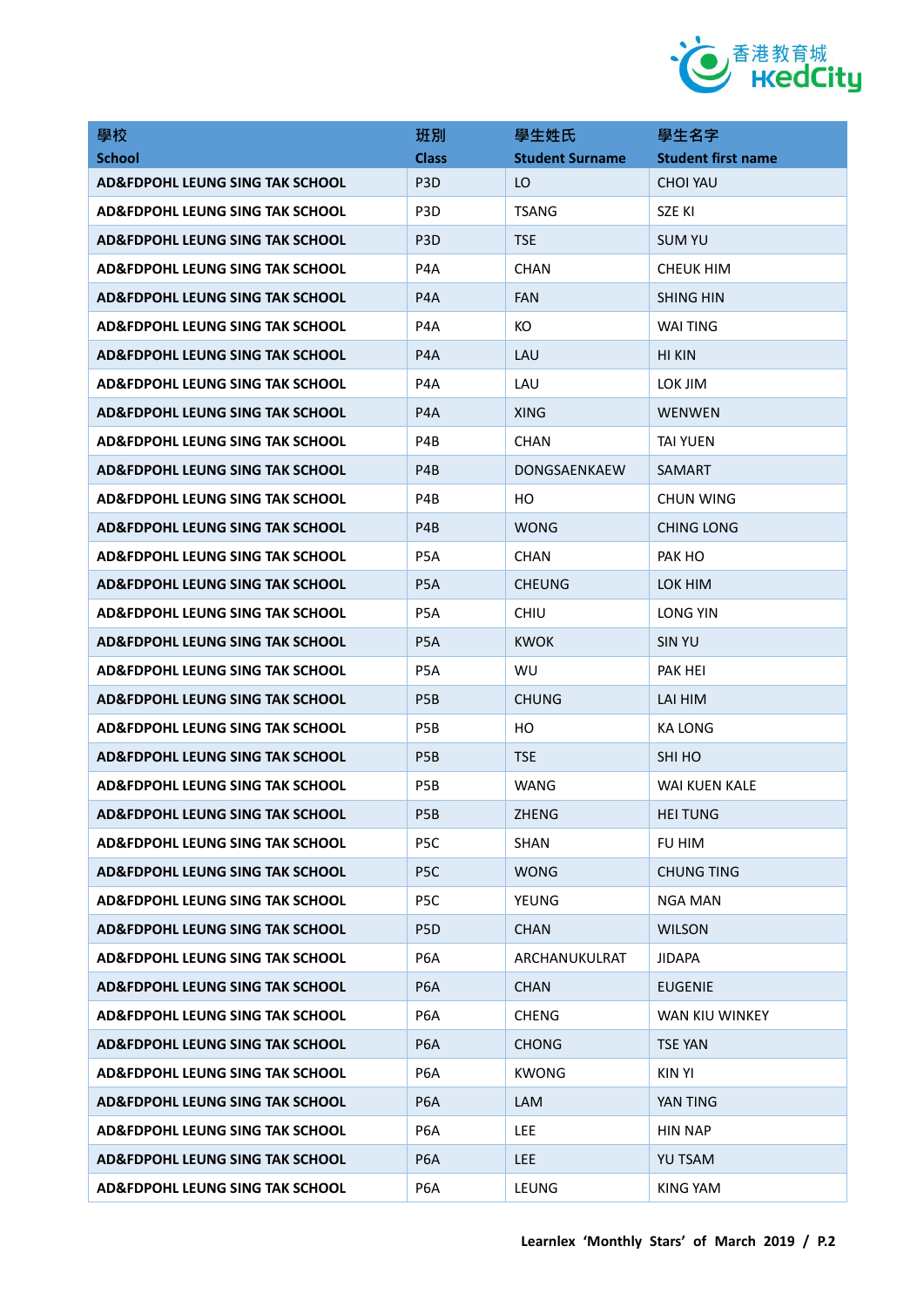

| 學校                                                  | 班別               | 學生姓氏                   | 學生名字                      |
|-----------------------------------------------------|------------------|------------------------|---------------------------|
| <b>School</b>                                       | <b>Class</b>     | <b>Student Surname</b> | <b>Student first name</b> |
| AD&FDPOHL LEUNG SING TAK SCHOOL                     | P <sub>6</sub> A | TANG                   | <b>YIU BIBI</b>           |
| <b>AD&amp;FDPOHL LEUNG SING TAK SCHOOL</b>          | P <sub>6</sub> A | <b>WU</b>              | <b>CHAK SUM</b>           |
| AD&FDPOHL LEUNG SING TAK SCHOOL                     | P <sub>6</sub> A | <b>ZHANG</b>           | <b>NGO HIN</b>            |
| AD&FDPOHL LEUNG SING TAK SCHOOL                     | P <sub>6</sub> D | TANG                   | <b>SUET LAM</b>           |
| AD&FDPOHL LEUNG SING TAK SCHOOL                     | <b>P61</b>       | <b>CHAN</b>            | <b>CHEUK CHI CHARESE</b>  |
| <b>AD&amp;FDPOHL LEUNG SING TAK SCHOOL</b>          | <b>P61</b>       | <b>CHAN</b>            | CHING KIU                 |
| <b>CCC HEEP WOH PRIMARY SCHOOL</b>                  | P <sub>3</sub> T | <b>FUNG</b>            | LOK YIU                   |
| <b>CCC HEEP WOH PRIMARY SCHOOL</b>                  | P <sub>3</sub> T | SZE TO                 | <b>CHAK FUNG</b>          |
| <b>CCC HEEP WOH PRIMARY SCHOOL</b>                  | P <sub>4</sub> S | LAU                    | <b>TSZ YIU</b>            |
| <b>CCC HEEP WOH PRIMARY SCHOOL</b>                  | P6L              | LU                     | <b>HOI YAN</b>            |
| CCC HEEP WOH PRIMARY SCHOOL                         | P <sub>6</sub> S | LEI                    | YUI                       |
| <b>CCC HEEP WOH PRIMARY SCHOOL</b>                  | P <sub>6</sub> S | <b>WONG</b>            | CHUN FOO IDDO             |
| CCC HEEP WOH PRIMARY SCHOOL                         | P <sub>6</sub> W | YIU                    | HO.                       |
| CHR & MISSIONARY ALLIANCE SUN KEI PRI SC            | P5C              | TANG                   | <b>SZE WAN</b>            |
| <b>CHR &amp; MISSIONARY ALLIANCE SUN KEI PRI SC</b> | P <sub>6</sub> A | <b>CHAN</b>            | <b>HO KIU</b>             |
| CONSERVATIVE BAPT LUI MING CHOI PRI SCH             | P <sub>3</sub> S | <b>LEE</b>             | KA LOK                    |
| <b>CONSERVATIVE BAPT LUI MING CHOI PRI SCH</b>      | P <sub>4</sub> S | <b>CHEUNG</b>          | WING YU                   |
| <b>CONSERVATIVE BAPT LUI MING CHOI PRI SCH</b>      | P <sub>4</sub> T | $\mathsf{L}$           | WING HEI                  |
| <b>CONSERVATIVE BAPT LUI MING CHOI PRI SCH</b>      | P <sub>4</sub> T | <b>YEUNG</b>           | <b>HO YIN</b>             |
| <b>CONSERVATIVE BAPT LUI MING CHOI PRI SCH</b>      | P <sub>5</sub> L | FU                     | YUNG CHING                |
| <b>CONSERVATIVE BAPT LUI MING CHOI PRI SCH</b>      | P <sub>5</sub> L | <b>LEE</b>             | <b>WAI YI</b>             |
| <b>CONSERVATIVE BAPT LUI MING CHOI PRI SCH</b>      | P6L              | LEUNG                  | <b>HOI TSUN</b>           |
| <b>CONSERVATIVE BAPT LUI MING CHOI PRI SCH</b>      | P6L              | П                      | <b>WAI YI</b>             |
| CONSERVATIVE BAPT LUI MING CHOI PRI SCH             | P6L              | ΝG                     | <b>CHUN YIN</b>           |
| CONSERVATIVE BAPT LUI MING CHOI PRI SCH             | P <sub>6</sub> L | QIU                    | KAI HON                   |
| <b>CONSERVATIVE BAPT LUI MING CHOI PRI SCH</b>      | P6L              | <b>TANG</b>            | <b>SIU LUN</b>            |
| <b>CONSERVATIVE BAPT LUI MING CHOI PRI SCH</b>      | P6L              | <b>YEUNG</b>           | <b>TSZ KEI</b>            |
| <b>CONSERVATIVE BAPT LUI MING CHOI PRI SCH</b>      | P6L              | ZHENG                  | <b>CHUE YUEN</b>          |
| <b>CONSERVATIVE BAPT LUI MING CHOI PRI SCH</b>      | P6T              | YIM                    | <b>KAPO</b>               |
| <b>FUNG KAI NO.1 PRIMARY SCHOOL</b>                 | P3C              | MA                     | <b>TSZ CHING</b>          |
| <b>GOOD HOPE SCHOOL</b>                             | S <sub>1</sub> B | <b>CHIU</b>            | <b>WING</b>               |
| <b>GOOD HOPE SCHOOL</b>                             | S1B              | <b>FUNG</b>            | <b>CHEUK YU</b>           |
| <b>GOOD HOPE SCHOOL</b>                             | S <sub>1</sub> B | <b>YEUNG</b>           | <b>TSZ CHING</b>          |
| <b>GOOD HOPE SCHOOL</b>                             | S <sub>1</sub> C | CHAN                   | LOK YING                  |
| <b>GOOD HOPE SCHOOL</b>                             | S1D              | <b>CHEN</b>            | <b>TSZ WAN LAVENDER</b>   |
| <b>GOOD HOPE SCHOOL</b>                             | S <sub>1</sub> D | CHU                    | PUI MAN                   |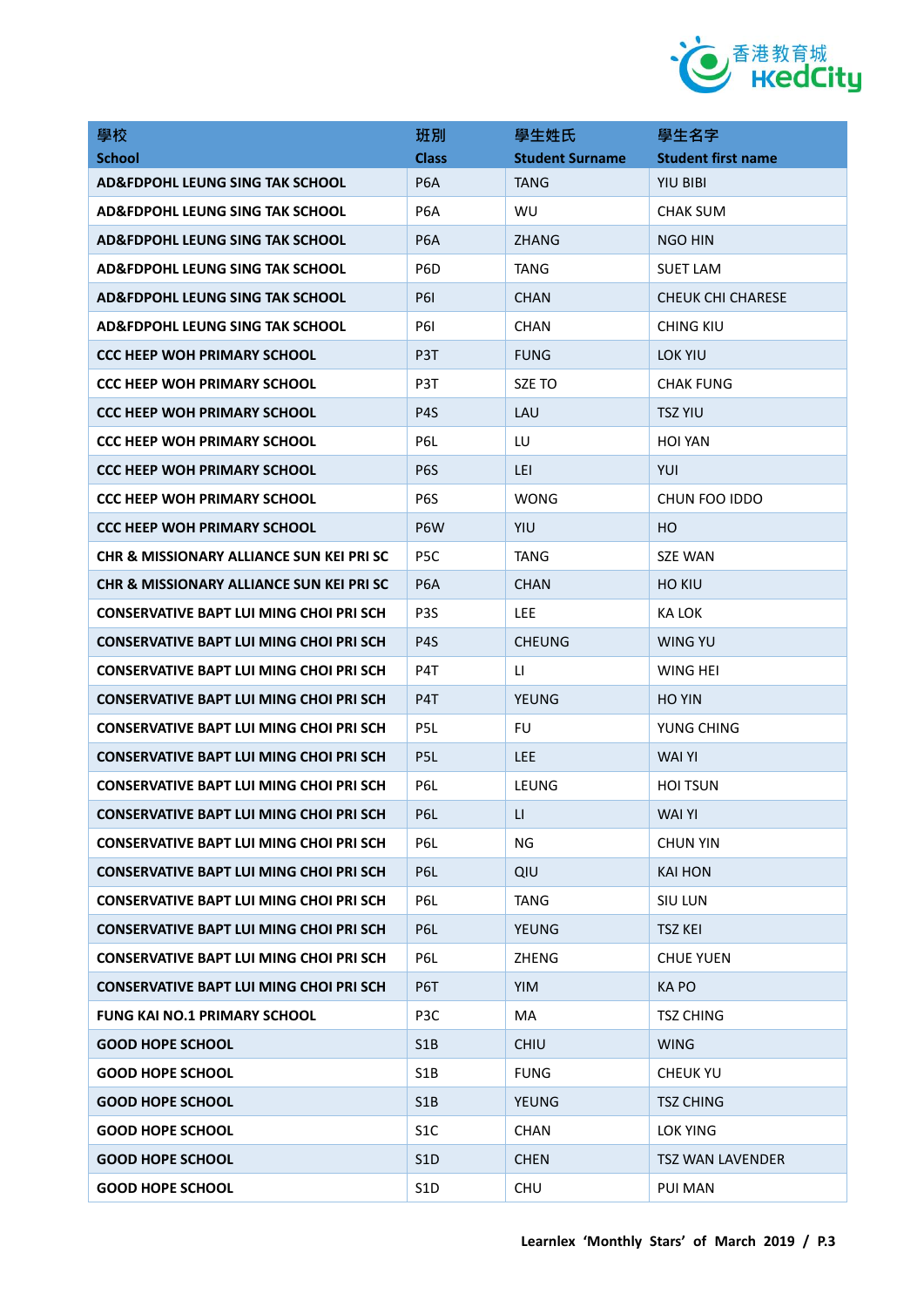

| 學校                                   | 班別               | 學生姓氏                   | 學生名字                      |
|--------------------------------------|------------------|------------------------|---------------------------|
| <b>School</b>                        | <b>Class</b>     | <b>Student Surname</b> | <b>Student first name</b> |
| <b>GOOD HOPE SCHOOL</b>              | S <sub>1</sub> D | <b>CHU</b>             | <b>PUI SHAN</b>           |
| <b>GOOD HOPE SCHOOL</b>              | S <sub>2</sub> B | <b>CHEN</b>            | WAI YAN GRACE             |
| <b>GOOD HOPE SCHOOL</b>              | S <sub>2</sub> B | LAM                    | <b>HAU LAAM</b>           |
| <b>GOOD HOPE SCHOOL</b>              | S <sub>2</sub> B | LEUNG                  | <b>NGA WING</b>           |
| <b>GOOD HOPE SCHOOL</b>              | S <sub>2</sub> B | <b>LEUNG</b>           | <b>YU KWAN</b>            |
| <b>GOOD HOPE SCHOOL</b>              | S <sub>2</sub> B | $\mathsf{L}$           | <b>HOI CHING</b>          |
| <b>GOOD HOPE SCHOOL</b>              | S <sub>2</sub> B | LIU                    | <b>CHEUK YIN</b>          |
| <b>GOOD HOPE SCHOOL</b>              | S <sub>2</sub> C | CHAN                   | <b>HOI NOK KOLA</b>       |
| <b>GOOD HOPE SCHOOL</b>              | S <sub>2</sub> E | PIN                    | <b>HO CHING</b>           |
| <b>GOOD HOPE SCHOOL</b>              | S <sub>2F</sub>  | LIU                    | YARUI                     |
| HKTA THE YUEN YUEN INT NO.1 SEC SCH  | S5B              | <b>WONG</b>            | <b>TAT YUEN</b>           |
| LOK SIN TONG LEUNG KAU KUI PRI SCH   | P4B              | <b>CHENG</b>           | <b>KWAN CHUN</b>          |
| LOK SIN TONG LEUNG KAU KUI PRI SCH   | P4B              | LAM                    | <b>CHING YEUNG</b>        |
| LOK SIN TONG LEUNG KAU KUI PRI SCH   | P6A              | SEOW                   | <b>HOI CHUN</b>           |
| <b>MENG TAK CATHOLIC SCHOOL</b>      | P <sub>4</sub> B | <b>CHOW</b>            | <b>NGA MAN</b>            |
| <b>MENG TAK CATHOLIC SCHOOL</b>      | P4B              | <b>GAO</b>             | <b>TSZ HEI</b>            |
| PLK TIN KA PING PRIMARY SCHOOL       | P <sub>3</sub> D | <b>CHEN</b>            | YAN JUN YULE              |
| PLK TIN KA PING PRIMARY SCHOOL       | P <sub>4</sub> A | <b>CHEN</b>            | <b>CHAK KUEN TYRONE</b>   |
| SACRED HEART CANOSSIAN SCHOOL(WHOLE  | P <sub>3</sub> D | <b>LEE</b>             | <b>RENE</b>               |
| DAY)                                 |                  |                        |                           |
| SACRED HEART CANOSSIAN SCHOOL(WHOLE  | P <sub>3</sub> D | LI.                    | <b>HIN YAU</b>            |
| DAY)                                 |                  |                        |                           |
| SACRED HEART CANOSSIAN SCHOOL(WHOLE  | P <sub>3</sub> D | <b>TAM</b>             | LOK SUM                   |
| DAY)                                 |                  |                        |                           |
| SACRED HEART CANOSSIAN SCHOOL(WHOLE  | P4A              | CHOW                   | <b>TSZ WAI</b>            |
| DAY)                                 |                  |                        |                           |
| SACRED HEART CANOSSIAN SCHOOL(WHOLE  | P <sub>5</sub> B | <b>CHENG</b>           | <b>WING</b>               |
| DAY)                                 |                  |                        |                           |
| SACRED HEART CANOSSIAN SCHOOL(WHOLE  | P5B              | SO                     | <b>KAYEE</b>              |
| DAY)                                 |                  |                        |                           |
| SHA TAU KOK CENTRAL PRIMARY SCHOOL   | P3B              | <b>WANG</b>            | <b>ZHONGHAO</b>           |
| SHEK LEI ST. JOHN'S CATHOLIC PRIMARY | P <sub>6</sub> C | <b>CHEUNG</b>          | <b>CHUN YU</b>            |
| <b>SCHOOL</b>                        |                  |                        |                           |
| SKH LI PING SECONDARY SCHOOL         | S <sub>3</sub> A | HUI                    | <b>NGA KI</b>             |
| SKH LI PING SECONDARY SCHOOL         | S4A              | LEE                    | <b>CHUN FAI</b>           |
| <b>SKH WING CHUN PRIMARY SCHOOL</b>  | P <sub>5C</sub>  | WU                     | QIAOQIAO                  |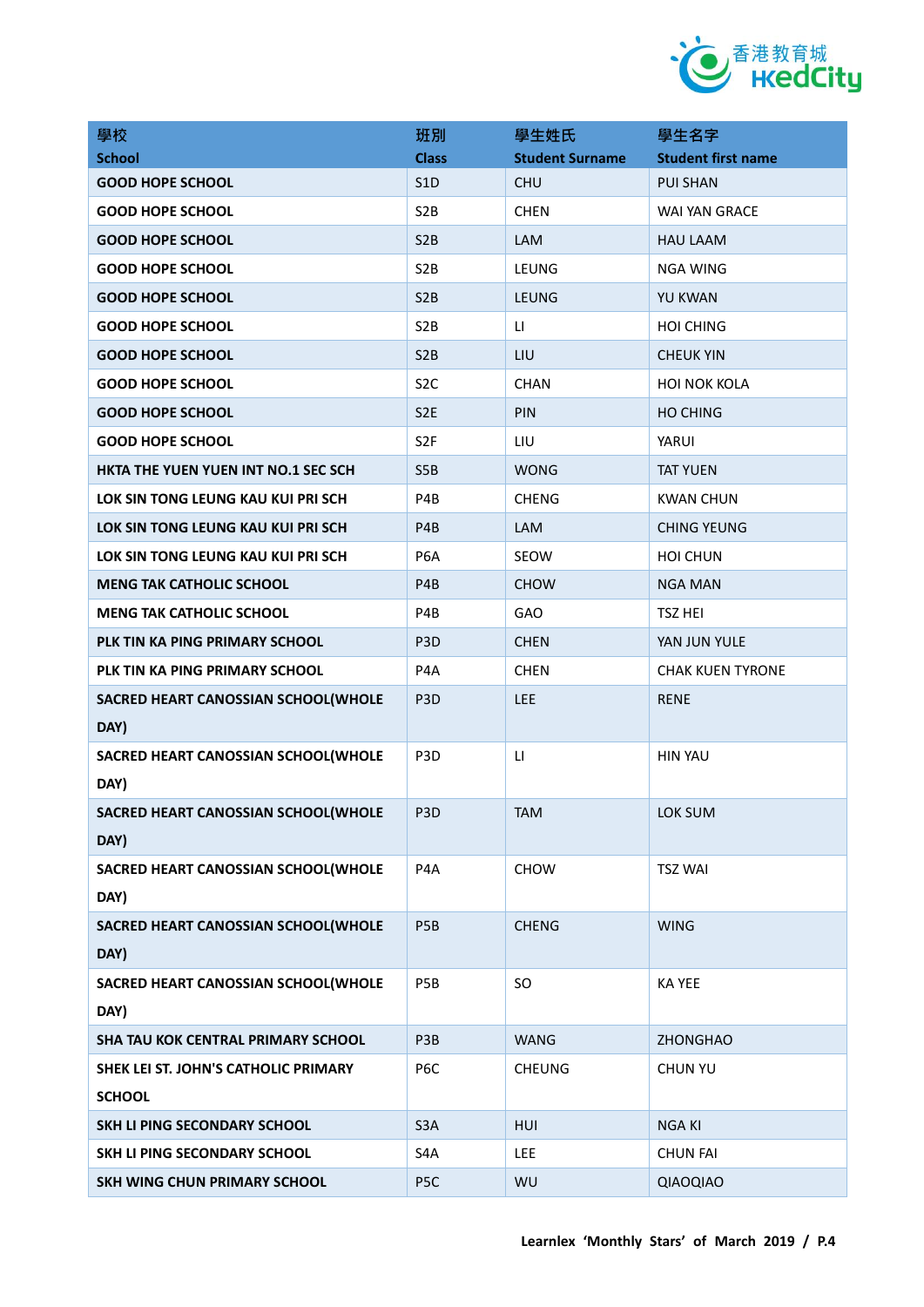

| 學校                                     | 班別               | 學生姓氏                   | 學生名字                      |
|----------------------------------------|------------------|------------------------|---------------------------|
| <b>School</b>                          | <b>Class</b>     | <b>Student Surname</b> | <b>Student first name</b> |
| SKH WING CHUN PRIMARY SCHOOL           | P <sub>6</sub> C | <b>CHUNG</b>           | <b>MAN HO</b>             |
| ST ANDREW'S CATHOLIC PRIMARY SCHOOL    | P <sub>5</sub> A | <b>CHEN</b>            | PAAK HO                   |
| <b>ST PAUL'S CONVENT SCHOOL</b>        | S <sub>1</sub> A | LEE                    | CHING YAN STEPHANIE       |
| <b>ST PAUL'S CONVENT SCHOOL</b>        | S1L              | <b>CHUANG</b>          | HOI LAM                   |
| <b>ST PAUL'S CONVENT SCHOOL</b>        | S <sub>1</sub> L | LAI                    | <b>CHEUK LAM</b>          |
| <b>ST PAUL'S CONVENT SCHOOL</b>        | S1L              | <b>LAM</b>             | <b>CHING CORINA</b>       |
| <b>ST PAUL'S CONVENT SCHOOL</b>        | S <sub>1</sub> L | LAM                    | TIN OI CHRISTINE          |
| <b>ST PAUL'S CONVENT SCHOOL</b>        | S <sub>1</sub> L | LO                     | <b>HOI WAN JANIS</b>      |
| <b>ST PAUL'S CONVENT SCHOOL</b>        | S <sub>1</sub> L | LO                     | YI TING JANICE            |
| <b>ST PAUL'S CONVENT SCHOOL</b>        | S <sub>1</sub> L | <b>NGAI</b>            | <b>SUM YING RAINIE</b>    |
| <b>ST PAUL'S CONVENT SCHOOL</b>        | S <sub>1</sub> P | LEUNG                  | WAI YING KATRINA          |
| <b>ST PAUL'S CONVENT SCHOOL</b>        | S1T              | <b>CHAN</b>            | SI CHING                  |
| ST PAUL'S CONVENT SCHOOL               | S1T              | LO                     | YI CHING KRISTIE          |
| <b>ST PAUL'S CONVENT SCHOOL</b>        | S1T              | LU                     | YING YU BELLE             |
| <b>ST PAUL'S CONVENT SCHOOL</b>        | S1T              | <b>POON</b>            | <b>CHI YUNG AIMEE</b>     |
| <b>TWGH SIN CHU WAN PRIMARY SCHOOL</b> | P <sub>1</sub> B | <b>LAM</b>             | <b>CHUN KWONG</b>         |
| WAI CHOW PUBLIC SCHOOL (SHEUNG SHUI)   | P <sub>3</sub> A | CHIU                   | LONG SANG                 |
| WAI CHOW PUBLIC SCHOOL (SHEUNG SHUI)   | P <sub>4</sub> A | YANG                   | <b>KEVIN</b>              |
| WAI CHOW PUBLIC SCHOOL (SHEUNG SHUI)   | P4B              | CHAU                   | <b>MAN YUNG</b>           |
| WAI CHOW PUBLIC SCHOOL (SHEUNG SHUI)   | P <sub>4</sub> D | <b>TSANG</b>           | <b>CHEUK LAM</b>          |
| WAI CHOW PUBLIC SCHOOL (SHEUNG SHUI)   | P <sub>4</sub> D | YAU                    | YIU HIM                   |
| WAI CHOW PUBLIC SCHOOL (SHEUNG SHUI)   | P <sub>5</sub> D | <b>ZHANG</b>           | <b>BINYUAN</b>            |
| WAI CHOW PUBLIC SCHOOL (SHEUNG SHUI)   | P5E              | <b>TSUI</b>            | <b>SING YU</b>            |
| YAN OI TONG TIN KA PING SECONDARY      | S1A              | <b>KWOCK</b>           | YAN YIN                   |
| <b>SCHOOL</b>                          |                  |                        |                           |
| YAN OI TONG TIN KA PING SECONDARY      | S <sub>1</sub> A | YU                     | KING LIM                  |
| <b>SCHOOL</b>                          |                  |                        |                           |
| YAN OI TONG TIN KA PING SECONDARY      | S <sub>1</sub> B | <b>CHEN</b>            | <b>CHO YU</b>             |
| <b>SCHOOL</b>                          |                  |                        |                           |
| YAN OI TONG TIN KA PING SECONDARY      | S1B              | SO.                    | <b>WANG YIU</b>           |
| <b>SCHOOL</b>                          |                  |                        |                           |
| YAN OI TONG TIN KA PING SECONDARY      | S <sub>1</sub> C | <b>CHEUNG</b>          | <b>KI CHUN</b>            |
| <b>SCHOOL</b>                          |                  |                        |                           |
| YAN OI TONG TIN KA PING SECONDARY      | S <sub>1</sub> C | <b>WONG</b>            | YUEN LAM                  |
| <b>SCHOOL</b>                          |                  |                        |                           |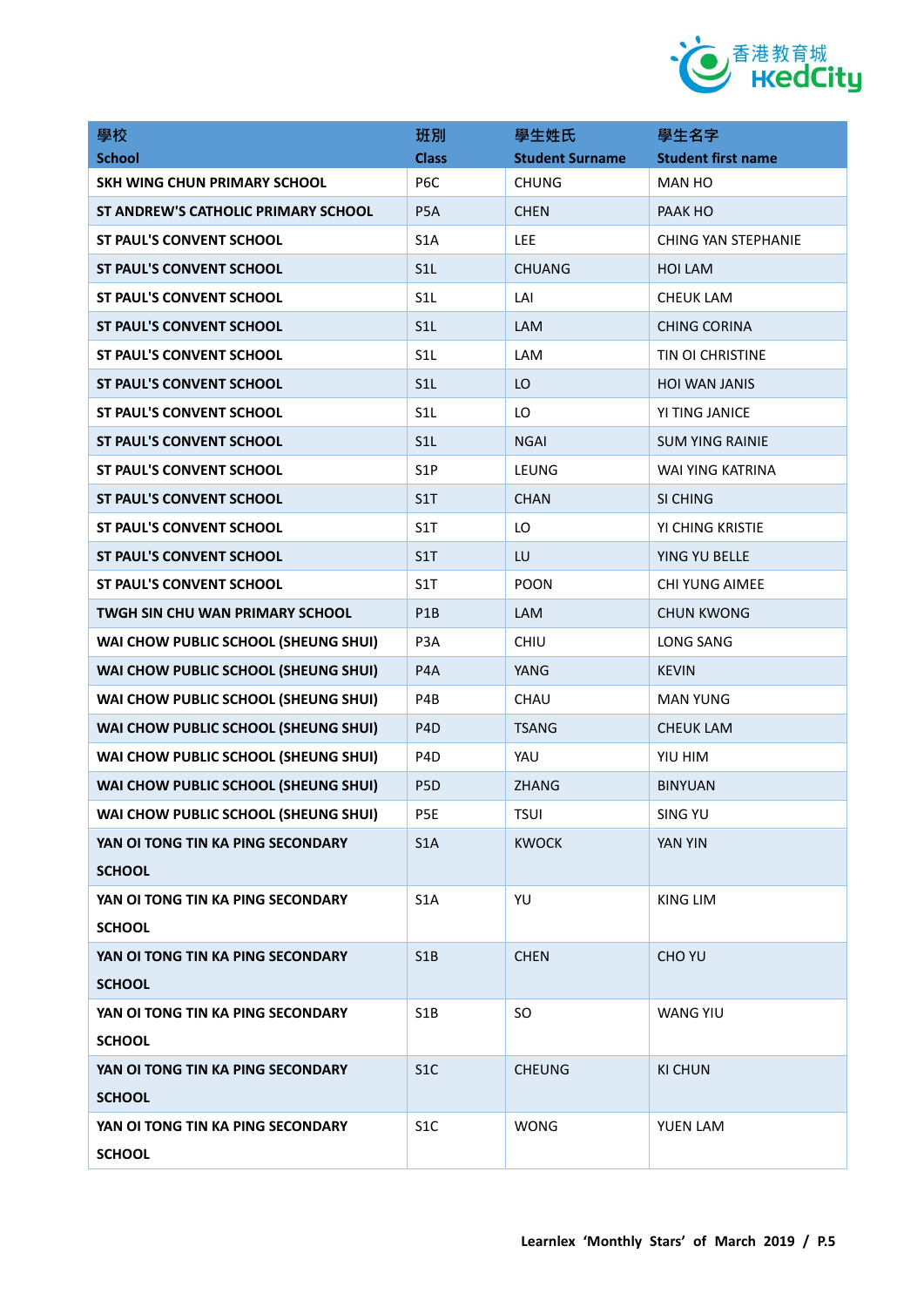

| 學校                                                 | 班別               | 學生姓氏                   | 學生名字                      |
|----------------------------------------------------|------------------|------------------------|---------------------------|
| <b>School</b>                                      | <b>Class</b>     | <b>Student Surname</b> | <b>Student first name</b> |
| YAN OI TONG TIN KA PING SECONDARY<br><b>SCHOOL</b> | S <sub>2</sub> A | <b>CHAN</b>            | <b>CHEUK YIN</b>          |
| YAN OI TONG TIN KA PING SECONDARY<br><b>SCHOOL</b> | S <sub>2</sub> A | <b>CHEUNG</b>          | <b>CHI MING</b>           |
| YAN OI TONG TIN KA PING SECONDARY<br><b>SCHOOL</b> | S <sub>2</sub> A | <b>CHEUNG</b>          | <b>WAI YING</b>           |
| YAN OI TONG TIN KA PING SECONDARY<br><b>SCHOOL</b> | S <sub>2</sub> A | <b>CHEUNG</b>          | YAN YIN                   |
| YAN OI TONG TIN KA PING SECONDARY<br><b>SCHOOL</b> | S <sub>2</sub> A | <b>CHOW</b>            | <b>WAI KWAN</b>           |
| YAN OI TONG TIN KA PING SECONDARY<br><b>SCHOOL</b> | S <sub>2</sub> A | <b>KAN</b>             | <b>TSZ KIU</b>            |
| YAN OI TONG TIN KA PING SECONDARY<br><b>SCHOOL</b> | S <sub>2</sub> A | LEE                    | <b>HIN CHUN</b>           |
| YAN OI TONG TIN KA PING SECONDARY<br><b>SCHOOL</b> | S <sub>2</sub> A | LUI                    | SAI MAN                   |
| YAN OI TONG TIN KA PING SECONDARY<br><b>SCHOOL</b> | S <sub>2</sub> A | <b>TSANG</b>           | <b>HING HO</b>            |
| YAN OI TONG TIN KA PING SECONDARY<br><b>SCHOOL</b> | S <sub>2</sub> A | WEN                    | <b>CHING KIU</b>          |
| YAN OI TONG TIN KA PING SECONDARY<br><b>SCHOOL</b> | S <sub>2</sub> A | <b>WONG</b>            | <b>HON SHUN</b>           |
| YAN OI TONG TIN KA PING SECONDARY<br><b>SCHOOL</b> | S <sub>2</sub> A | <b>WONG</b>            | <b>NOK HIN</b>            |
| YAN OI TONG TIN KA PING SECONDARY<br><b>SCHOOL</b> | S <sub>2</sub> A | <b>WONG</b>            | <b>TSZ LONG</b>           |
| YAN OI TONG TIN KA PING SECONDARY<br><b>SCHOOL</b> | S <sub>2</sub> A | YU                     | <b>HEI YIN</b>            |
| YAN OI TONG TIN KA PING SECONDARY<br><b>SCHOOL</b> | S <sub>2</sub> A | <b>ZHONG</b>           | POK TO                    |
| YAN OI TONG TIN KA PING SECONDARY<br><b>SCHOOL</b> | S <sub>2</sub> B | <b>CHAN</b>            | <b>HOI FUNG</b>           |
| YAN OI TONG TIN KA PING SECONDARY<br><b>SCHOOL</b> | S <sub>2</sub> B | <b>KWAN</b>            | <b>NICK</b>               |
| YAN OI TONG TIN KA PING SECONDARY<br><b>SCHOOL</b> | S <sub>2</sub> B | LAM                    | <b>WANG IP</b>            |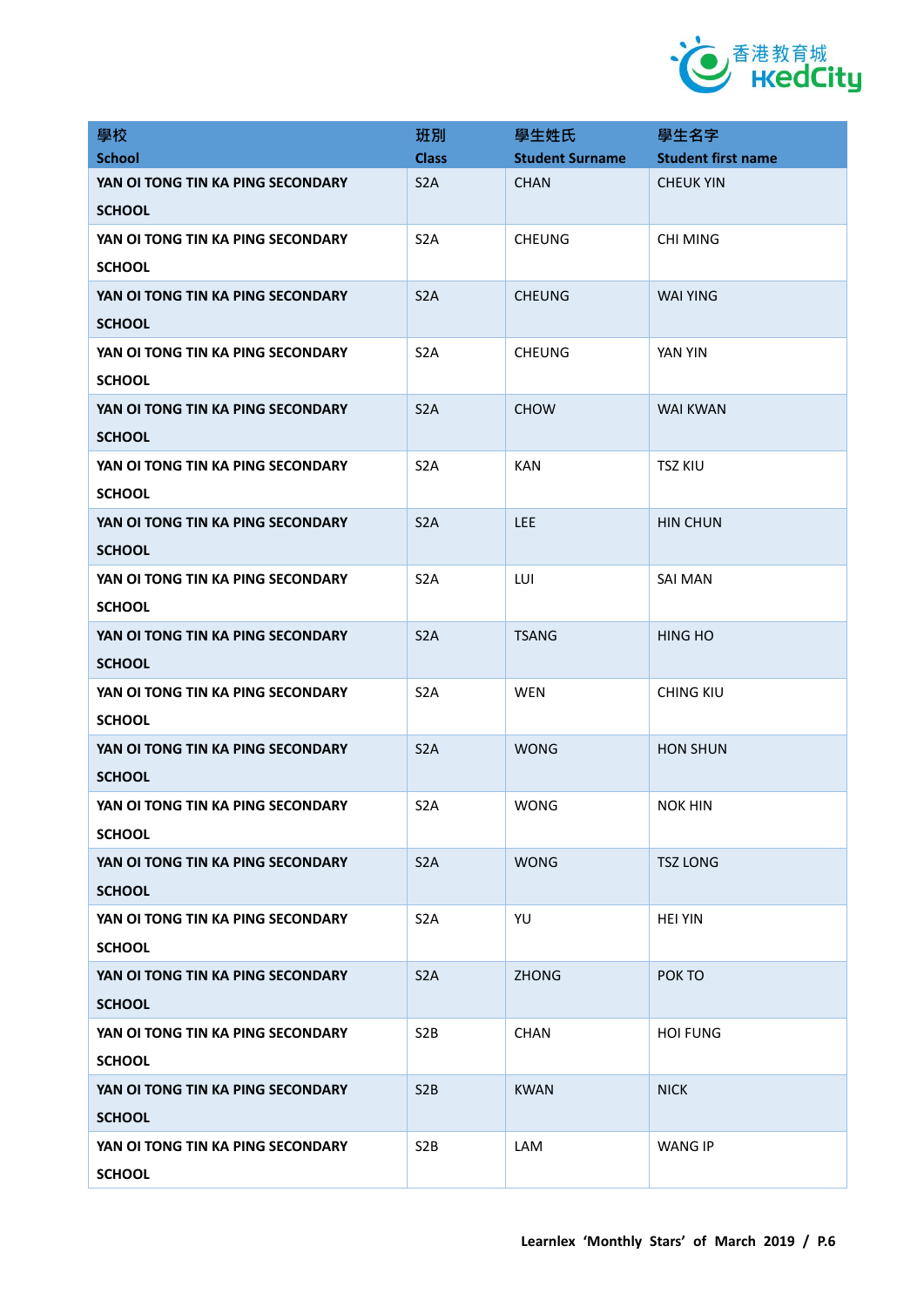

| 學校                                                 | 班別               | 學生姓氏                   | 學生名字                      |
|----------------------------------------------------|------------------|------------------------|---------------------------|
| <b>School</b>                                      | <b>Class</b>     | <b>Student Surname</b> | <b>Student first name</b> |
| YAN OI TONG TIN KA PING SECONDARY<br><b>SCHOOL</b> | S <sub>2</sub> B | PENG                   | <b>WAI MAN</b>            |
| YAN OI TONG TIN KA PING SECONDARY<br><b>SCHOOL</b> | S <sub>2</sub> B | <b>SO</b>              | WING SZE                  |
| YAN OI TONG TIN KA PING SECONDARY<br><b>SCHOOL</b> | S <sub>2</sub> B | <b>WONG</b>            | <b>HIU TUNG</b>           |
| YAN OI TONG TIN KA PING SECONDARY<br><b>SCHOOL</b> | S <sub>2</sub> B | <b>WONG</b>            | <b>TSZ HIN</b>            |
| YAN OI TONG TIN KA PING SECONDARY<br><b>SCHOOL</b> | S <sub>2</sub> C | <b>LEE</b>             | <b>CHIU WAI</b>           |
| YAN OI TONG TIN KA PING SECONDARY<br><b>SCHOOL</b> | S <sub>2</sub> C | <b>TAI</b>             | <b>SZE WAN</b>            |
| YAN OI TONG TIN KA PING SECONDARY<br><b>SCHOOL</b> | S <sub>2</sub> D | <b>FUNG</b>            | <b>CHAK SAN</b>           |
| YAN OI TONG TIN KA PING SECONDARY<br><b>SCHOOL</b> | S <sub>2</sub> D | <b>FUNG</b>            | <b>SZE CHING</b>          |
| YAN OI TONG TIN KA PING SECONDARY<br><b>SCHOOL</b> | S <sub>2</sub> D | <b>HA</b>              | <b>YAT</b>                |
| YAN OI TONG TIN KA PING SECONDARY<br><b>SCHOOL</b> | S <sub>2</sub> D | HO                     | SAMMI SUM YU              |
| YAN OI TONG TIN KA PING SECONDARY<br><b>SCHOOL</b> | S <sub>2</sub> D | HUI                    | <b>YIN NOK</b>            |
| YAN OI TONG TIN KA PING SECONDARY<br><b>SCHOOL</b> | S <sub>2</sub> D | LEUNG                  | YUK WA                    |
| YAN OI TONG TIN KA PING SECONDARY<br><b>SCHOOL</b> | S <sub>2</sub> D | $\mathsf{L}$           | LAI KEI PEGGY             |
| YAN OI TONG TIN KA PING SECONDARY<br><b>SCHOOL</b> | S <sub>2</sub> D | <b>SHUM</b>            | <b>WING KEI</b>           |
| YAN OI TONG TIN KA PING SECONDARY<br><b>SCHOOL</b> | S <sub>2</sub> D | SIU                    | <b>CHEUK YIN</b>          |
| YAN OI TONG TIN KA PING SECONDARY<br><b>SCHOOL</b> | S <sub>2</sub> D | <b>WEN</b>             | <b>CHING MAN</b>          |
| YAN OI TONG TIN KA PING SECONDARY<br><b>SCHOOL</b> | S <sub>2</sub> D | <b>ZHENG</b>           | <b>SHUK YI</b>            |
| YING WA PRIMARY SCHOOL                             | 6D               | <b>KWAN</b>            | <b>KAI YIN</b>            |
| YING WA PRIMARY SCHOOL                             | 6D               | YIU                    | LONG HEI ADRIAN           |